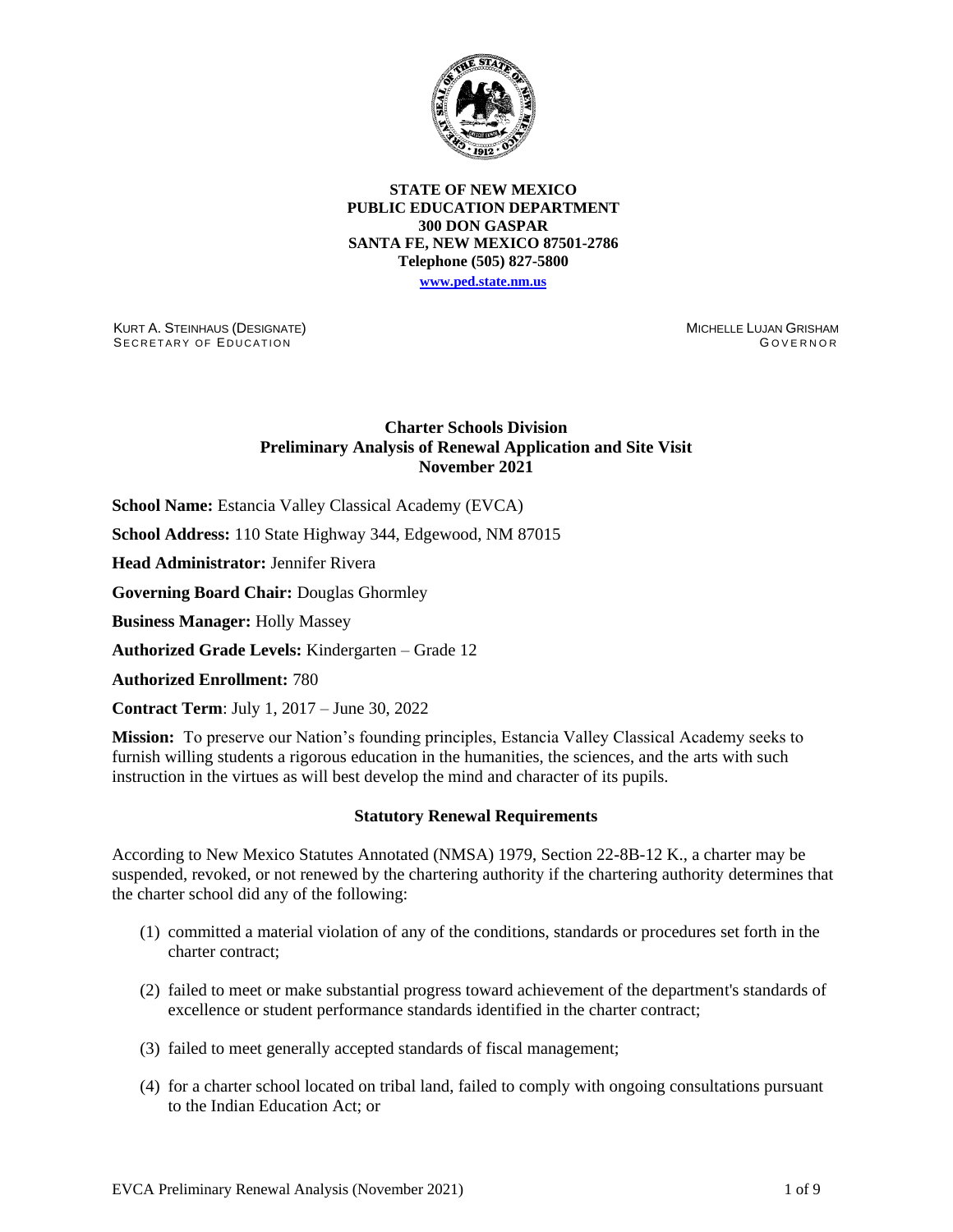(5) violated any provision of law from which the charter school was not specifically exempted.

# **Renewal Application**

Parts A and F of the Renewal Application are provided by the Charter Schools Division (CSD). All other parts of the application are provided by the school.

| <b>PARTA</b>  | Data analysis based on accountability and reporting data from current charter contract term                                      |  |  |  |  |  |
|---------------|----------------------------------------------------------------------------------------------------------------------------------|--|--|--|--|--|
| <b>PART B</b> | Progress report on meeting the academic performance, financial compliance and governance                                         |  |  |  |  |  |
|               | responsibilities of the charter school, including achieving the goals, objectives, student performance outcomes,                 |  |  |  |  |  |
|               | and accountability requirements set forth in the Assessment and Accountability Act and the charter contract.                     |  |  |  |  |  |
|               | <b>Financial Statement</b>                                                                                                       |  |  |  |  |  |
| <b>PART C</b> | A financial statement that discloses the costs of administration, instruction and other spending categories for the              |  |  |  |  |  |
|               | charter school that is understandable to the general public that allows comparison of costs to other schools.                    |  |  |  |  |  |
| <b>PART D</b> | Petitions in support of the charter renewing its charter status                                                                  |  |  |  |  |  |
|               | Petition signed by at least 65% of the school's <b>employees</b> , with certified affidavit: <b>58 of 60 = 96%</b><br>$\bullet$  |  |  |  |  |  |
|               | Petition signed by at least 75% of the <b>households</b> whose children are enrolled, with certified affidavit: 293<br>$\bullet$ |  |  |  |  |  |
|               | of $350 = 83\%$                                                                                                                  |  |  |  |  |  |
| <b>PARTE</b>  | Description of the Charter School Facilities and Assurances that the facilities are in compliance                                |  |  |  |  |  |
|               | with the requirements of Section 22-8B-4.2 NMSA 1978                                                                             |  |  |  |  |  |
|               | The facility lease agreement as Appendix D<br>$\bullet$                                                                          |  |  |  |  |  |
|               | Narrative description of its facilities, attaching the Facility Master Plan, if available, as Appendix H<br>٠                    |  |  |  |  |  |
|               | The building E Occupancy certificate(s) dated $10/26/18$ . Maximum Occupancy (if listed): Not listed<br>٠                        |  |  |  |  |  |
|               | Most recent facility NMCI Score 78% indicating that the school meets the requirements of Subsection C of<br>$\bullet$            |  |  |  |  |  |
|               | 22-8B-4.2 NMSA 1978                                                                                                              |  |  |  |  |  |
|               | If the school is relocating or expanding, assurances that the facilities comply with the requirements of<br>$\bullet$            |  |  |  |  |  |
|               | Section 22-8B-4.2 NMSA 1978:<br>Public (Cert A) $\qquad$<br>Private (Cert B)<br>Foundation (Cert C)                              |  |  |  |  |  |
| <b>PART F</b> | <b>Amendment Requests</b>                                                                                                        |  |  |  |  |  |

The CSD team reviewed the school's Progress Report (Part B) and conducted a renewal site visit on October 6-7, 2021. Ratings are based on the rubric provided on page 14 of the **State Charter Renewal** [Application.](https://webnew.ped.state.nm.us/bureaus/public-education-commission/policies-and-processes/renewal-application/)

| <b>Progress Report (Part B) and Site Visit Evaluation</b> |                                                                   |                          |  |  |  |  |
|-----------------------------------------------------------|-------------------------------------------------------------------|--------------------------|--|--|--|--|
| <b>Sectio</b>                                             | <b>Indicator</b>                                                  | Rating                   |  |  |  |  |
| n                                                         |                                                                   |                          |  |  |  |  |
|                                                           | <b>ACADEMIC PERFORMANCE</b>                                       |                          |  |  |  |  |
| 1.a                                                       | <b>Department's Standards of Excellence</b>                       | Meets the Standard       |  |  |  |  |
|                                                           | NM System of School Support and Accountability                    |                          |  |  |  |  |
|                                                           | 2018-2019: 63, Spotlight Designation, 3 DOEs                      |                          |  |  |  |  |
|                                                           | 2019-2020: No data available for schools                          |                          |  |  |  |  |
|                                                           | 2020-2021: No data available for schools                          |                          |  |  |  |  |
|                                                           | <b>Overall NM School Grade</b>                                    |                          |  |  |  |  |
|                                                           | 2017-2018: A                                                      |                          |  |  |  |  |
| 1.b                                                       | <b>Mission-Specific Goals</b>                                     | Not Applicable           |  |  |  |  |
|                                                           | The school did not include a mission-specific goal in its charter |                          |  |  |  |  |
|                                                           | contract.                                                         |                          |  |  |  |  |
|                                                           | <b>FINANCIAL COMPLIANCE</b>                                       |                          |  |  |  |  |
| 2.a                                                       | Audit                                                             | Demonstrates Substantial |  |  |  |  |
|                                                           | Organizational Performance Framework 2a-2e                        | Progress                 |  |  |  |  |
| 2.b                                                       | <b>Board of Finance</b>                                           | Meets the Standard       |  |  |  |  |
|                                                           | The school has maintained a board of finance throughout the       |                          |  |  |  |  |
|                                                           | charter term.                                                     |                          |  |  |  |  |
| CONTRACTUAL, ORGANIZATIONAL, AND GOVERNANCE               |                                                                   |                          |  |  |  |  |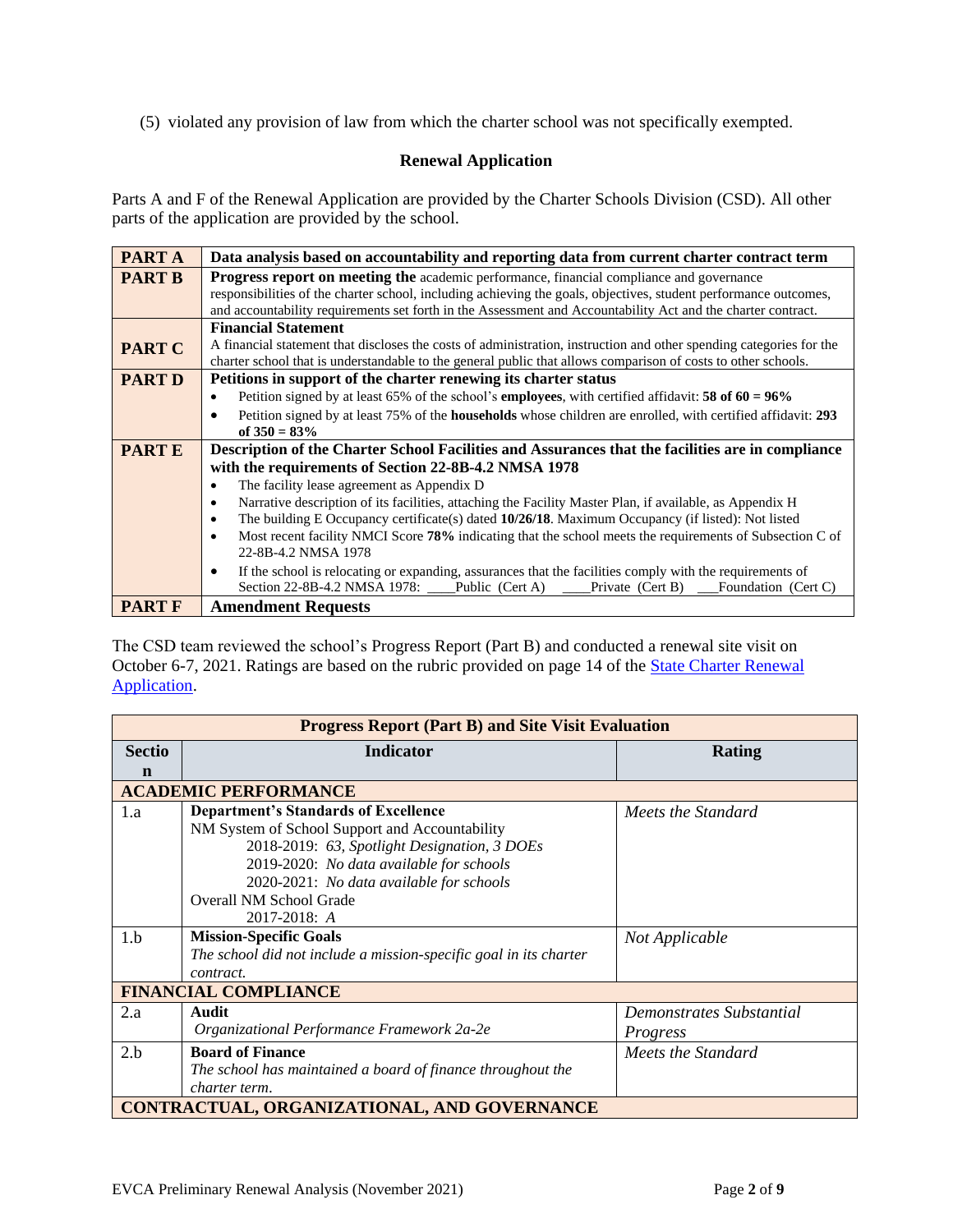| 3.a | <b>Comprehensive Educational Program</b><br>See the narrative below for detail.                             | Meets the Standard |
|-----|-------------------------------------------------------------------------------------------------------------|--------------------|
| 3.b | <b>Organizational Performance Framework</b><br>Organizational Performance Framework 1b-1f, 4a-4e, and 5a-5d | Meets the Standard |
| 3.c | <b>Governance Responsibilities</b><br>Organizational Performance Framework 3a-3c                            | Meets the Standard |

## **Academic Performance**

|                          | <b>Overal</b> | <b>Reading</b><br><b>Proficienc</b> | <b>Math</b><br><b>Proficienc</b> | <b>Science</b><br><b>Proficienc</b> | <b>English</b><br><b>Learner</b><br><b>Progress</b> |
|--------------------------|---------------|-------------------------------------|----------------------------------|-------------------------------------|-----------------------------------------------------|
| <b>Estancia Valley</b>   | 63            | 52                                  | 39                               | 68                                  | Masked                                              |
| <b>Classical Academy</b> |               |                                     |                                  |                                     |                                                     |
| Moriarty-Edgewood        | 48            | 35                                  | 18                               | 45                                  | 28                                                  |
| Statewide                |               | 34                                  |                                  | 40                                  | 29                                                  |

### **NMPED Accountability Data 2018-2019**

\* Green shading indicates Spotlight School (overall) or Spotlight Designations of Excellence (other areas).

Estancia Valley Classical Academy (EVCA) had an overall score of 63, earning a Spotlight Designation and placing the school well above the local school district. EVCA also earned three Designations of Excellence, in career and college readiness, five-year graduation, and graduation growth.

To measure student achievement, EVCA uses a wide range of assessments to monitor student progress, including I-station, Gates-MacGinitie Reading test, McCall Crabbs, Lexia, I-Singapore, the Classical Learning Test (CLT), SAT, ASVAB, NMESSA, NMASR, and regular classroom assessments in all grades.

Because Estancia Valley Classical Academy qualified for expedited renewal, the school was not required to submit a Part B response to academic performance. However, the school provided the following graphs which report reading and math proficiencies for grades  $3 - 8$  based on short cycle assessments.



In 2018, EVCA began offering the Classic Learning Test (CLT), a standardized college readiness test. The results are as follows: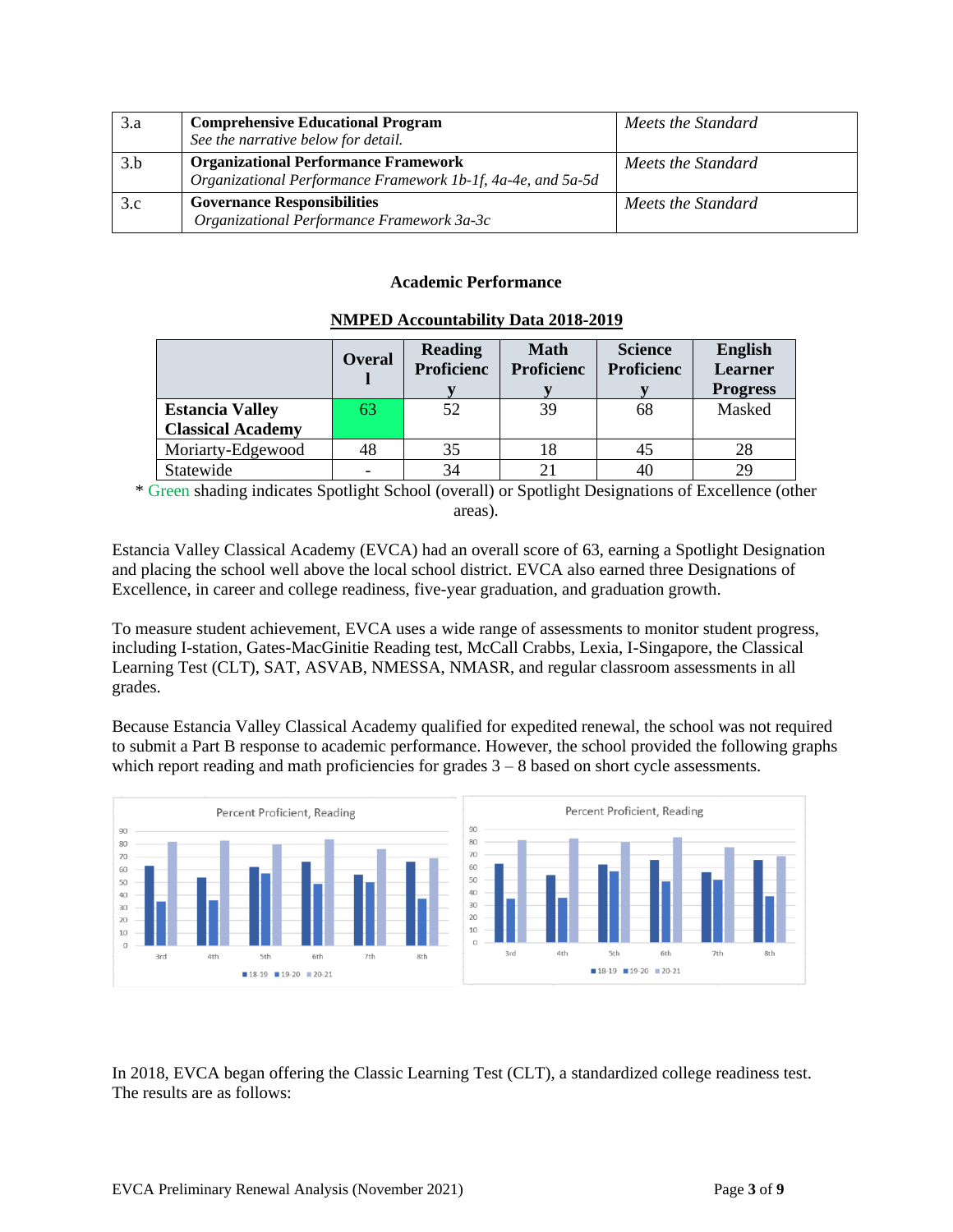

# **Public Education Commission Performance Framework**

| <b>Estancia Valley Classical Academy</b>                                                                                            | 2017-2018                                                                                 | 2018-2019                       | 2019-2020                       | 2020-2021                         |
|-------------------------------------------------------------------------------------------------------------------------------------|-------------------------------------------------------------------------------------------|---------------------------------|---------------------------------|-----------------------------------|
| Category I. Academic Performance Framework                                                                                          |                                                                                           |                                 |                                 |                                   |
| Indicator 1 Components of School Accountability System                                                                              | Meets (or Expeeds) Standard                                                               | 62.85 Points (Spotlight)        |                                 | Unable to Review - COVID          |
| <b>Indicator 2 Subgroup Performance</b>                                                                                             | Not Applicable                                                                            | Pendina                         |                                 | Unable to Review - COVID          |
| <b>Indicator 3 Mission Specific Goals</b>                                                                                           | Not Applicable                                                                            | Not Applicable                  |                                 | <b>Not Applicable</b>             |
| <b>Financial Performance Framework</b>                                                                                              |                                                                                           |                                 |                                 |                                   |
| Self-Assessment Survey completed and signed by Head Admin, SBO, and Finance Chair                                                   | Meets (or Exceeds) Standard                                                               | Meets (or Exceeds) Standard     | Meets (or Exceeds) Standard     | Not Applicable                    |
| Category II. Organizational Performance Framework                                                                                   |                                                                                           |                                 |                                 |                                   |
| Indicator 1a Educational Program: mission and educational program of approved charter application                                   | Meets (or Exceeds) Standard                                                               | Meets (or Exceeds) Standard     | Meets (or Exceeds) Standard     | Meets (or Exceeds) Standard       |
| Indicator 1b Educational Program: state assessment requirements                                                                     | <b>Vorking to Meet Standard</b>                                                           | Meets (or Exceeds) Standard     | Unable to Review - COVID        | Unable to Review - COVID          |
| Indicator 4a Students & Employees: protecting the rights of all students                                                            | <b>Vorking to Meet Standard</b>                                                           | Meets (or Exceeds) Standard     | Unable to Review - COVID        | <b>ASSURANCES</b>                 |
| Indicator 1c Educational Program: protecting the rights of students with disabilities                                               | Meets (or Exceeds) Standard                                                               | Meets (or Exceeds) Standard     | Unable to Review - COVID        | Meets (or Exceeds) Standard       |
| Indicator 1d Educational Program: protecting the rights of English Language Learners                                                | Meets (or Exceeds) Standard                                                               | <b>Working to Meet Standard</b> | Unable to Review - COVID        | Meets (or Exceeds) Standard       |
| Indicator 4b Students & Employees: attendance, retention, and recurrent enrollment                                                  | Meets (or Exceeds) Standard                                                               | Meets (or Exceeds) Standard     | Meets (or Exceeds) Standard     | Meets (or Exceeds) Standard       |
| Included in Indicator 4b                                                                                                            | Meets (or Exceeds) Standard                                                               |                                 |                                 |                                   |
| Indicator 2a Financial Mgmt & Oversight: meeting financial reporting and compliance requirements                                    | Falls Far Below (or Does Not Meet) Standard Munking to Meet Standard                      |                                 | <b>Working to Meet Standard</b> | ▼ Working to Meet Standard        |
| Indicator 2b Financial Mgmt & Oversight: following generally accepted accounting principles                                         | Falls Far Below (or Does Not Meet) Standard T Falls Far Below (or Does Not Meet) Standard |                                 | Meets (or Exceeds) Standard     | Does Not Meet Standard            |
| Indicator 3a Governance & Reporting: complying with governance requirements                                                         | Meets (or Exceeds) Standard                                                               | Meets (or Exceeds) Standard     | Meets (or Exceeds) Standard     | Meets (or Exceeds) Standard       |
| Included in Indicator 3c                                                                                                            | Meets (or Exceeds) Standard                                                               |                                 |                                 |                                   |
| Indicator 4c Students & Employees: meeting teacher and other staff credentialing requirements                                       | <b>Norking to Meet Standard</b>                                                           | Meets (or Exceeds) Standard     | Unable to Review - COVID        | Meets (or Exceeds) Standard       |
| Indicator 4d Students & Employees: respecting employee rights                                                                       | Meets (or Exceeds) Standard                                                               | <b>Working to Meet Standard</b> | Unable to Review - COVID        | <b>ASSURANCES</b>                 |
| Indicator 4e Students & Employees: completing required background checks / reporting ethical violations Meets (or Exceeds) Standard |                                                                                           | Meets (or Exceeds) Standard     | Unable to Review - COVID        | <b>ASSURANCES</b><br>$\mathbf{v}$ |
| Indicator 5a School Environment: complying with facilities requirements                                                             | <b>Norking to Meet Standard</b>                                                           | Meets (or Exceeds) Standard     | Unable to Review - COVID        | <b>ASSURANCES</b><br>$\mathbf{v}$ |
| Indicator Sc School Environment: complying with health and safety requirements                                                      | Meets (or Exceeds) Standard                                                               | <b>Norking to Meet Standard</b> | Unable to Review - COVID        | <b>ASSURANCES</b><br>$\mathbf{v}$ |
| Indicator 5d School Environment: handling information appropiately                                                                  | Meets (or Exceeds) Standard                                                               | Meets (or Exceeds) Standard     | Meets (or Exceeds) Standard     | <b>ASSURANCES</b><br>$\mathbf{v}$ |
| <b>OTHER</b>                                                                                                                        |                                                                                           |                                 |                                 | $\mathbf{v}$                      |
| School specific conditions in the Charter Contract, if any                                                                          | Not Applicable                                                                            |                                 |                                 |                                   |
| Indicator 1e Educational Program: meeting program requirements for all PED and federal grant programs                               |                                                                                           | Meets (or Exceeds) Standard     | Meets (or Exceeds) Standard     | <b>ASSURANCES</b>                 |
| Indicator 1f Educational Program: NM DASH Plan                                                                                      |                                                                                           | Not Applicable                  | Not Applicable                  | Not Applicable                    |
| Indicator 2c Financial Mgmt & Oversight: responsive to audit findings                                                               |                                                                                           | <b>Working to Meet Standard</b> | <b>Working to Meet Standard</b> | Meets (or Exceeds) Standard       |
| Indicator 2d Financial Mgmt & Oversight: managing grant funds responsibility                                                        |                                                                                           | Meets (or Exceeds) Standard     | Meets (or Exceeds) Standard     | Meets (or Exceeds) Standard       |
| Indicator 2e Financial Mgmt & Oversight: staffing to ensure proper fiscal management                                                |                                                                                           | <b>Working to Meet Standard</b> | <b>Working to Meet Standard</b> | Meets (or Exceeds) Standard       |
| Indicator 2f Financial Mgmt & Oversight: meeting obligations timely / appropriate internal controls                                 |                                                                                           |                                 |                                 |                                   |
| Indicator 3b Governance & Reporting: complying with nepotism and conflict of interest requirements                                  |                                                                                           | Meets (or Exceeds) Standard     | Meets (or Exceeds) Standard     | <b>ASSURANCES</b>                 |
| Indicator 3c Governance & Reporting: meeting obligations timely / appropriate internal controls                                     |                                                                                           | Meets (or Exceeds) Standard     | Meets (or Exceeds) Standard     | <b>ASSURANCES</b>                 |
| Indicator 5b School Environment: complying with transportation requirements                                                         |                                                                                           | Not Applicable                  | Unable to Review - COVID        | <b>ASSURANCES</b>                 |

## **Organizational Performance**

EVCA has made improvement and has maintained a "Meets (or Exceeds) Standard" rating for indicator 4c (meeting teacher and other staff credentialing requirements) during the previous 2 ratings years. EVCA also made improvement from 2018-19 to 2020-21 for indicator 1d (protecting the rights of English Language Learners).

In 2020-21 the school still appears to need improvement with the financial performance indicators. Indicators 2a and 2b refer to the schools 2020 audit report findings. The school received a *Working to Meet* rating for indicator 2.a. (meeting financial reporting and compliance requirements) because the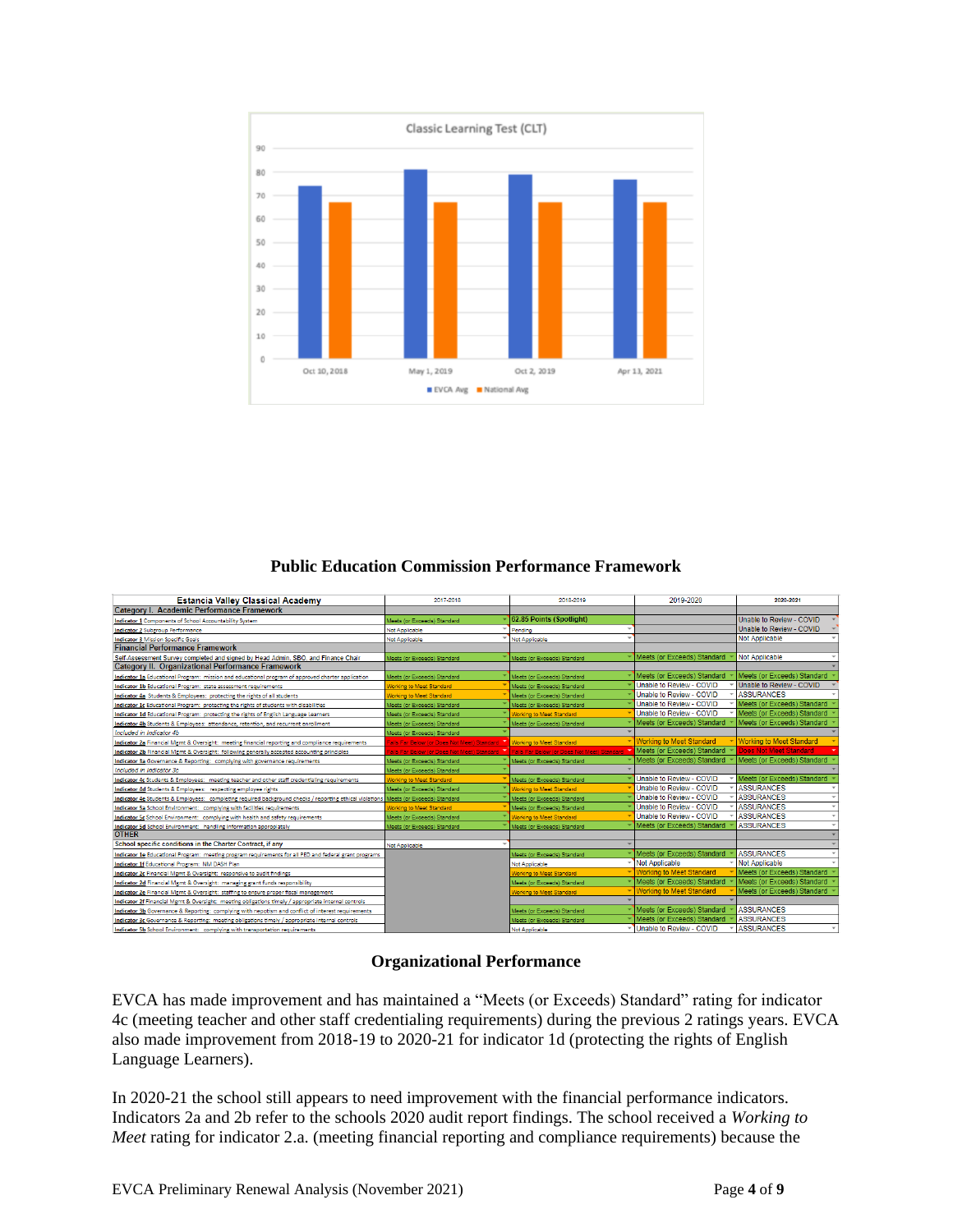school had two (2) audit findings and provided a management response to the auditor. Indicator 2.b. (following generally accepted accounting principles) refers to the severity of the audit finding. The school received *a Does Not Meet* rating because one of the two audit findings in 2020 was a material weakness. The school currently employs a full-time, on-site business manager. The school leadership acknowledges the heavy financial requirements and administrative supports a school of this size requires. Therefore, the school's FY22 budget includes an additional .5 FTE for business office support.

### **Financial Performance**

EVCA is on a quarterly reporting status, which indicates the school's business manager is responsive to School Budget Bureau requests and reports are submitted in a timely manner. The school's business manager has been serving in this capacity throughout this contract term and at no time during the contract term did the school move from quarterly reporting status.

Student membership at EVCA has grown an average of 8% each year of the current contract. The school moved into a new building late in the 2018 calendar year to accommodate the growth. As expected, rent expense increased during this time. The school has been successful in using Public School Capital Outlay funds (Fund 31200) to offset rent expense throughout the contract term, but the fund has not increased at the same rate as rent has. In 2017-18 PSCO provided \$331,681, which was 62% of total rent, compared to 2020-21when \$440,527 in PSCO funds covered only 36% of the year's rent.

The school received eleven (11) audit findings from 2017 to 2020. Since the school's foundation is a component unit of the school, any findings received by the foundation is reflected in the school's finding count which was the case in 2018 when the foundation received one (1) significant deficiency finding. In the most recent published audit report, EVCA received a material weakness finding for lack of policies, procedures or internal controls. The school business manager stated this occurred due to insufficient guidance on proper reporting of capital asset additions.

| <b>Audit Year</b> | # of Findings | # of Repeat<br><b>Findings</b> | # of Material<br><b>Weaknesses</b> | <b>Significant</b><br><b>Deficiencies</b> |
|-------------------|---------------|--------------------------------|------------------------------------|-------------------------------------------|
| FY 2020           |               |                                |                                    |                                           |
| FY 2019           |               |                                |                                    |                                           |
| FY 2018           |               |                                |                                    |                                           |
| FY 2017           |               |                                |                                    |                                           |

During the contract term the school has been able to prioritize spending in the classroom at an average of 69% with administration expense as a percentage showing a slight decrease, while rent expense experienced an increase for the reasons mentioned previously. Student enrollment size contributes to the school's ability to maintain these spending percentages.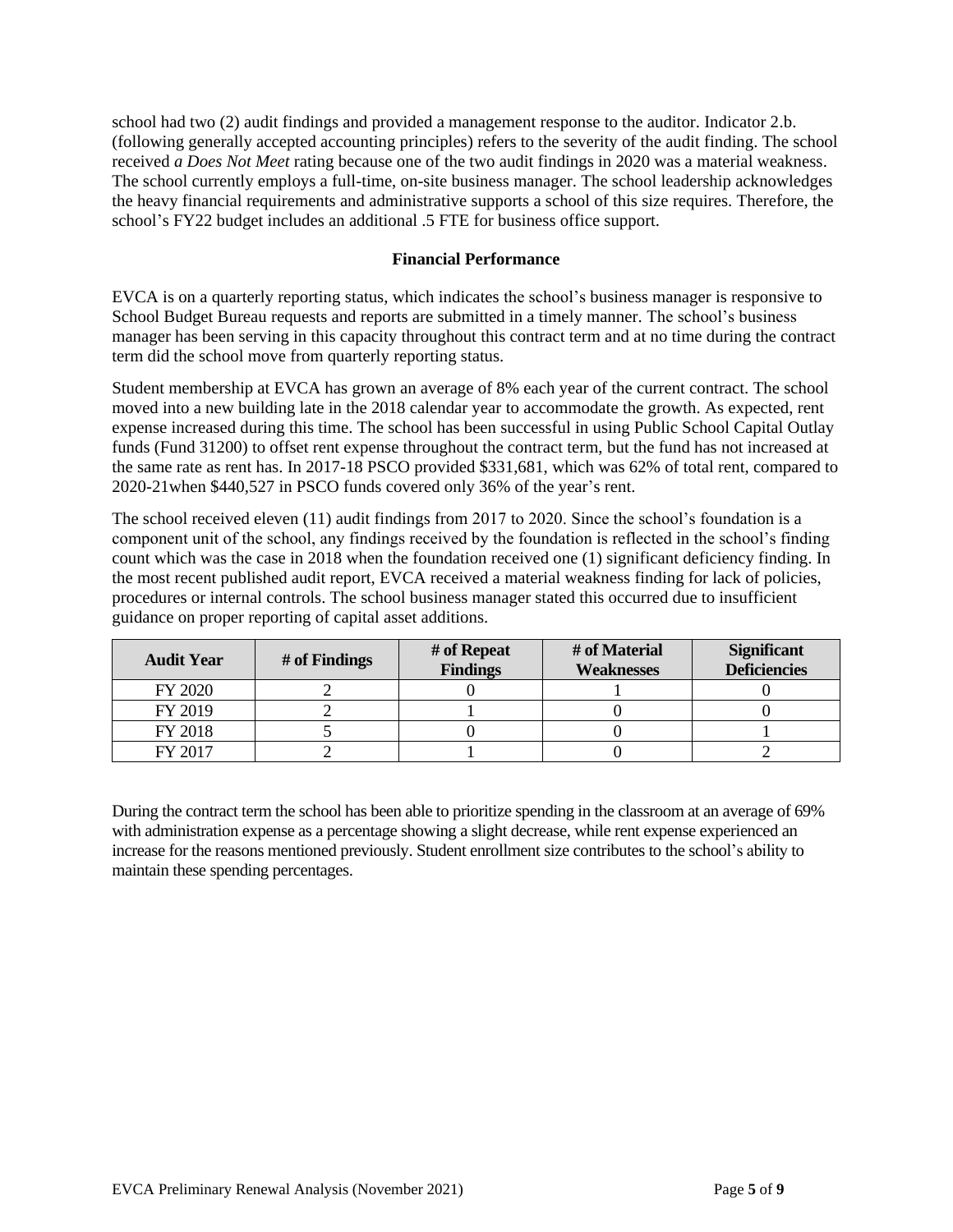|                 |                                    |                                                                   | <b>Contract Years</b>                            |           |           |           |                 |
|-----------------|------------------------------------|-------------------------------------------------------------------|--------------------------------------------------|-----------|-----------|-----------|-----------------|
|                 |                                    | General Fund (11000) data as<br>reported in OBMS - Fourth Quarter | Actual                                           | Actual    | Actual    | Actual    | <b>Budgeted</b> |
|                 |                                    |                                                                   | General Fund - 11000- Amounts (in whole dollars) |           |           |           |                 |
|                 |                                    |                                                                   | FY17-18                                          | FY18-19   | FY19-20   | FY20-21   | FY21-22         |
|                 |                                    | <b>Enrollment</b>                                                 |                                                  |           |           |           |                 |
|                 |                                    | 120D Student membership                                           | 488                                              | 548       | 587       | 590       | 590             |
|                 |                                    | 40D program units from final funded runi                          | 677.602                                          | 841.319   | 908.771   | 973.973   | 975.264         |
| <b>Function</b> | <b>Function Name</b>               | <b>Description of Expenditures</b>                                |                                                  |           |           |           |                 |
|                 |                                    |                                                                   |                                                  |           |           |           |                 |
|                 | 1000 Direct Instruction            | Classroom teachers, educational assistants,                       |                                                  |           |           |           |                 |
|                 |                                    | instructional coaches, textbooks, classroom<br>technology         | 1,765,959                                        | 2,332,473 | 2,626,259 | 2,566,382 | 2,801,123       |
|                 | 2100 Student Support               | Attendance, social worker, guidance, health,                      |                                                  |           |           |           |                 |
|                 |                                    | psychologoical, speech & occupational therapy                     |                                                  |           |           |           |                 |
|                 |                                    | services                                                          | 123,611                                          | 167,169   | 184.878   | 190.805   | 148,348         |
|                 | 2200 Instructional Support         | Library, instruction related technology                           |                                                  |           |           |           |                 |
|                 | 2300 Central Administration        | Governance council, Office of Superintendent,                     |                                                  |           |           |           |                 |
|                 |                                    | community relations                                               | 145.239                                          | 124,513   | 111.919   | 129,000   | 163,576         |
|                 | 2400 School Administration         | Office of the Principal                                           | 103.345                                          | 136.661   | 187,835   | 183,118   | 300.198         |
|                 | 2500 Central Services              | Business management, administrative support,                      |                                                  |           |           |           |                 |
|                 |                                    | admin technology                                                  | 62.040                                           | 64,612    | 49,860    | 71,821    | 71,809          |
|                 | 2600 Maintenance &                 | Building operations, maintenance, equipment                       |                                                  |           |           |           |                 |
|                 | Operations                         | upkeep, security & safety                                         | 443.156                                          | 620.542   | 975.638   | 1,073,117 | 1,245,924       |
|                 | 2700-5900 All Other Function Codes | Transportation, food service & capital outlay                     |                                                  |           |           |           |                 |
|                 |                                    | <b>Total</b>                                                      | 2,643,349                                        | 3.445.970 | 4.136.388 | 4,214,243 | 4,730,978       |
|                 |                                    | <b>Total State Equalization Guarantee (SEG) Funding</b>           | 2,733,643                                        | 3,455,325 | 4,017,207 | 4,239,334 | 4,668,361       |
|                 |                                    | Carryover(Shortfall)                                              | 90.294                                           | 9.355     | (119.181) | 25.091    |                 |
|                 |                                    |                                                                   |                                                  |           |           |           |                 |
|                 |                                    | How Funds Were Spent in Percentages of Total                      |                                                  |           |           |           |                 |
|                 |                                    | Classroom                                                         | 71%                                              | 73%       | 68%       | 65%       | 62%             |
|                 |                                    | Administration                                                    | 12%                                              | 9%        | 8%        | 9%        | 11%             |
|                 |                                    | Other                                                             | 17%                                              | 18%       | 24%       | 25%       | 26%             |

The PED Operating Budget Management System (OBMS) showed 95%, approximately \$265,000, of the schools grant fund requests for reimbursements (RfRs) were submitted during June and July 2021

#### **Governance**

The EVCA governing board has been consistent and stable throughout the contract term, with only one change in a board member. Communication with the board has been positive and responsive.

| <b>Governing Board Training Hours</b> |             |             |         |             |  |  |
|---------------------------------------|-------------|-------------|---------|-------------|--|--|
| <b>Board Members</b>                  | <b>FY18</b> | <b>FY19</b> | $FY20*$ | <b>FY21</b> |  |  |
| Douglas Ghormley - President          |             |             |         | 12          |  |  |
| Deron Knoner – Vice President         | 10          |             |         |             |  |  |
| Kim Adams - Treasurer                 |             |             |         |             |  |  |
| <b>Bill Richard - Secretary</b>       |             |             |         |             |  |  |
| Roger Lenard                          |             |             |         | 12          |  |  |
| <b>Theresa Nunneley</b>               |             |             |         |             |  |  |
| Harlan Lawson                         |             |             |         |             |  |  |

Black shading indicates that the member did not serve a full year in that fiscal year; yellow indicates that the member did not complete all required training hours during that fiscal year. Training requirements are 8 hours per year for returning board members, and 10 hours for new members. Exemptions are noted in years marked by an asterisk.

\* 2 hour exemption in FY20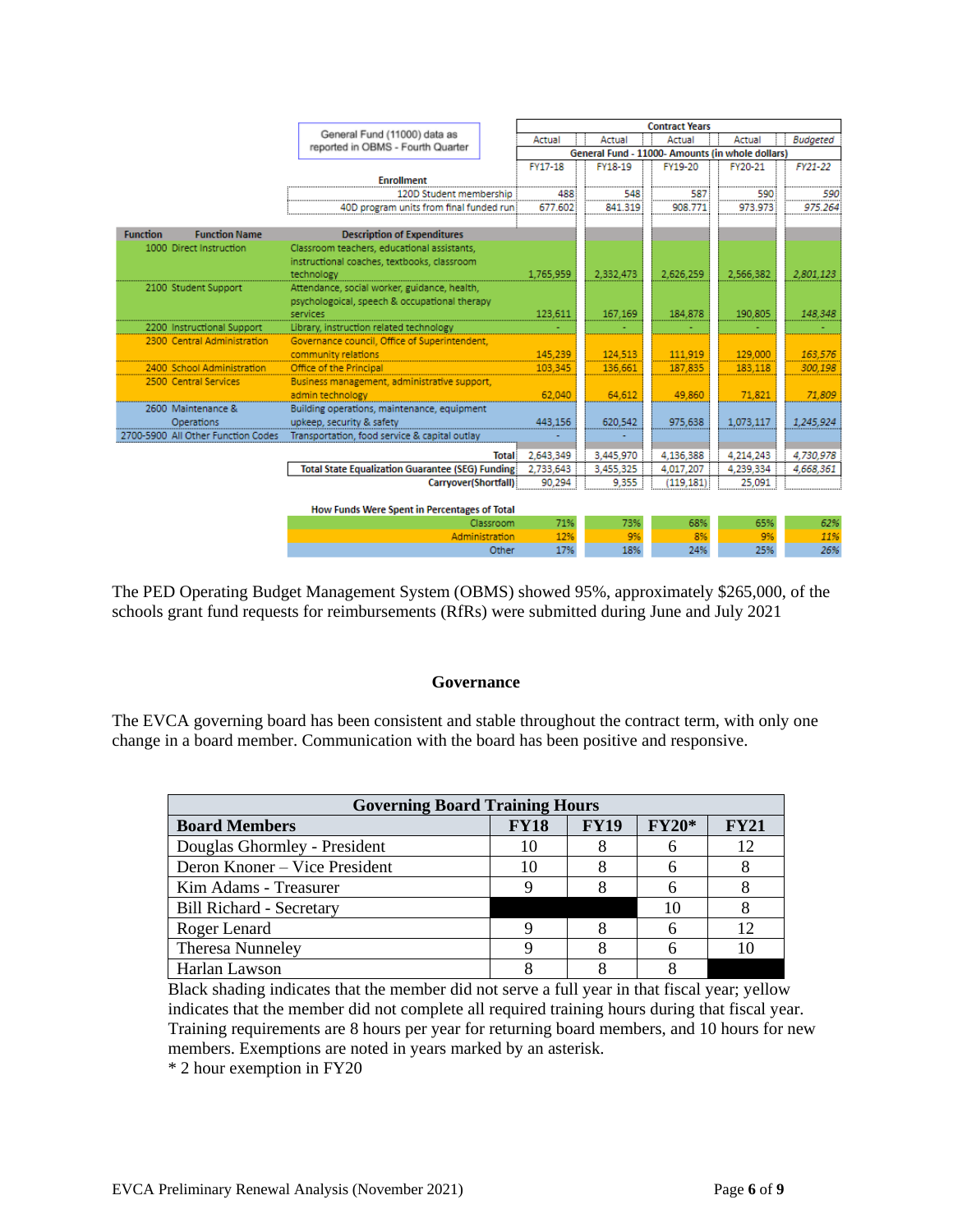### **Comprehensive Educational Program**

EVCA is a K-12 state charter located in Edgewood, New Mexico. The school currently utilizes a Hillsdale College endorsed curriculum through the Barney Charter School Initiative (BCSI), an outreach program of Hillsdale College. The curriculum is devoted to "the revitalization of public education through the launch and support of classical K-12 charter schools." The curriculum "promotes a model of education that is rooted in the liberal arts and sciences, offers a firm grounding in civic virtue, and cultivates moral character." According to the affiliate page on the Hillsdale website, the college appears to endorse schools that identify as either public classical charters or private Christian schools in nature. Upon review of the curriculum, it appears to be robust in its depiction of American History but is lacking in diversity of voice and representation.

As per the school's contract with Hillsdale, EVCA is required to teach Latin and as a result, students in grades3-6 are required to learn Greek and Latin roots and two years of Latin is required for students in the upper school. While EVCA's Latin requirement will satisfy a students language requirement for the State of New Mexico, it is also important to note that if a student wants to take an additional language, that that language will be counted as an elective. Furthermore, the Latin requirement also poses a potential issue for students who transfer into EVCA, especially those coming in with credit recovery. When asked, the school does not conduct exit interviews for students who exit the school.

Interwoven into the school's curriculum and mission is instruction in virtue through the 8 Pillars of Character: citizenship, cooperation, courage, honesty, integrity, perseverance, respect, and responsibility. The pillars are used as both a touchstone and framework for shaping ideas during class discussion (i.e. "which pillar of character is this character currently showing, how do you know it to be true?") and a vital aspect of the school's SEL program. During student focus groups, students at EVCA often referenced back to the pillars of character as a form of accountability for themselves. Teachers hand out "Pillars of Character" cards to students who demonstrate one of the pillars.

The Governing Board and school staff work hard to maintain integrity to the classical program. Teachers participate in professional development offerings focused on rigor, equity, and Socratic methodology; most of the school's professional development is offered through Hillsdale, as well as conducted internally.

Student and parent focus groups expressed an understanding of high expectations. Most courses at the upper level are the equivalent of honors classes. Seniors prepare a moral philosophy thesis which aims to expose students with the works and teaching of historical philosophers with the intention to learn to reason and make and refute arguments to support a final project. Of the 54 students at EVCA in their junior senior year, 30 are enrolled in a dual credit program. Classes are offered through Mesalands and CNM and the school is working to add courses through ENMU. These classes count towards both high school elective credit and college credit. Students talked about rising to meet academic demands and said they like learning at high levels, and believe the teachers are there to support them in their learning. However, during the student focus group, many students discussed taking "mental health days," to help offset the stresses associated with school. Several upper-level students said they appreciated having fewer distractions than in most public schools, i.e., the dress code, ban on technology in classrooms, and no sports program. Students identified the mission of the school as having a focus on the arts, humanities, and science. Students talked about learning to apply lessons from math and science to "real life." One recurring theme was the focus on not only learning information, but why that information is important to know.

Students practice study skills during many classes. Notetaking skills are emphasized (in some classes more than others). Several students in one class were observed in the library, facilitating their own learning/study group. Students in focus groups reported that teachers are supportive, help students organize, and treat all students equally. Technology is seldom used as a teaching/learning tool in the classroom, apart from a special education classroom, where students were using computers to work on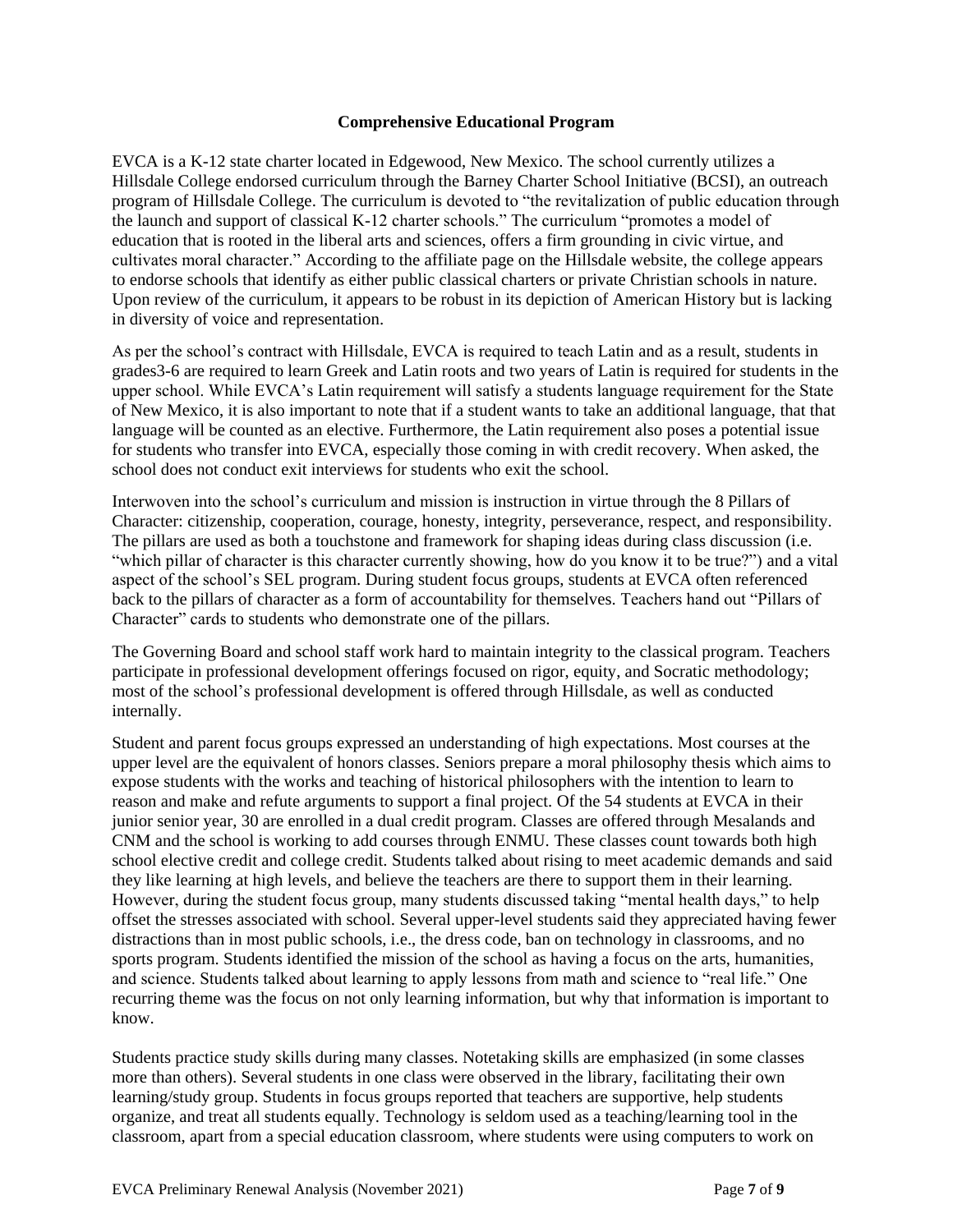individual goals and assignments. This is intentional, so students will not be focusing on computers or phones. during classroom observations, However, CSD did not consistently observe learning goals, assignments, and lesson objectives for student and teacher to see or reference throughout the class period.

Most teachers in focus groups reported implementing the curriculum with rigor. The renewal team saw few examples of Socratic instruction in the classroom, but students knew the principles and practices of Socratic instruction. Most teachers used a lecture style model with very little back-and-forth dialogue between either teacher and student or student-to-student. While nearly every teacher observed posted an agenda for the day, learning targets were rarely seen in the classrooms. When asked how they knew they were learning what they were supposed to, students said that they know how to present their ideas and justify them, that they do research and come up with their own understanding, and that what they are learning is about citizenship and being someone who contributes.

There is a student council, and students involved in student government have gone before the Governing Board to make public comments about their concerns. There is no sports program, but students can participate in the district schools' team sports. Students have opportunities to participate in afterschool programs such as intramurals, bible club, robotic club, swing dance, and violin.

Many students made comments comparing EVCA to "public schools," and appear to believe that the quality of their classical experience at EVCA rises far above the experience of students attending other public schools. Parents echoed this belief, one parent mentioned they felt they were getting a private education for free. A few students in focus groups had attended a district school in the past, but the vast majority of students were formerly home schooled.

The school recognizes the social and emotional needs of students, allowing them to take their own "mental health day" if needed. Students talked about feeling safe, accepting others, and being free to express an opinion or values different from their classmates without fear of retaliation or bullying. The site visit team observed courteous and positive behavior among students throughout the two day visit. During COVID, some students experienced COVID-related social and emotional issues, including struggling with isolation. The school initiated targeted support and many of these issues were resolved. One student said she believed that her brother, who was then a student at EVCA, was alive today because of this effort.

When asked about diverse cultures being welcomed, students said all students feel culturally welcome. In at least one student focus group, student responses focused on global cultures more than on local diversity. EVCA's part B addressed school demographics comparing the zip codes their students reside in as opposed to the Moriarty-Edgewood district overall. The schools data showed White and Hispanic residents were close to equal. The charter schools division relies on STARS data to compile this data because it codifies enrolled student population. EVCA compared to the two other public schools in Edgewood showed white students for those schools at 58% compared to EVCA at 67% and Hispanic student populations at 46% v. EVCA at 31%.

The school does not provide food services nor transportation. According to the parents who participated in the parent focus group, most of whom were also employed at the school, stated that they often coordinate carpools for students in the area through the school's Facebook page.

Parents feel strongly connected to the school and mentioned experiences their children had in a traditional school prior to enrolling in EVCA that include bullying, lack of teacher involvement/attention to individual learning needs (including special education). Parents had no concerns about the safety of students at EVCA. Parents are in general highly involved in the school. While volunteering isn't a formal requirement, parents appear to understand there is an expectation to become part of the learning community.